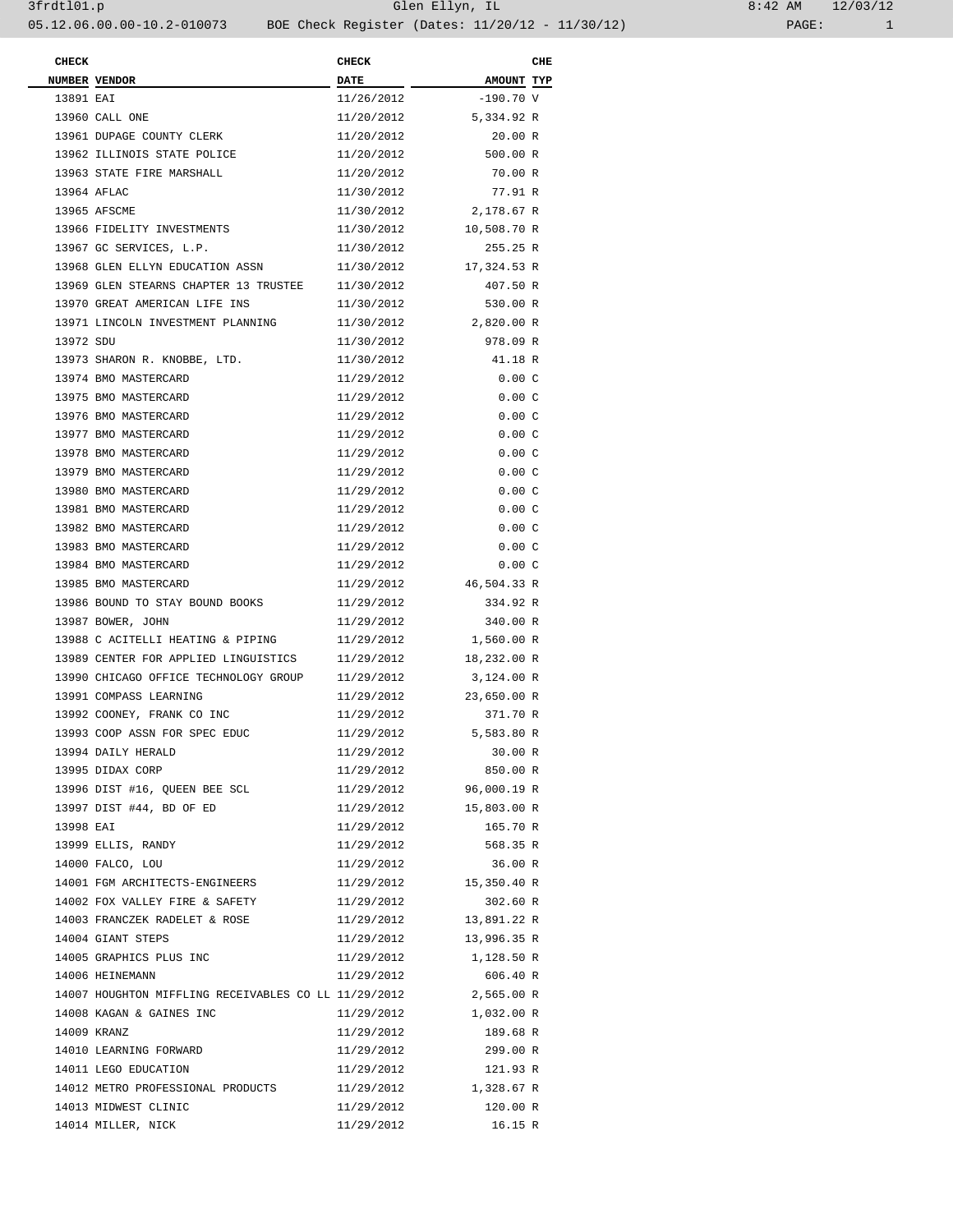| <b>CHECK</b>      |                                         | <b>CHECK</b> |                         | CHE |
|-------------------|-----------------------------------------|--------------|-------------------------|-----|
|                   | NUMBER VENDOR                           | <b>DATE</b>  | AMOUNT TYP              |     |
|                   | 14015 MUSIC FILING & STORAGE SYSTEMS    | 11/29/2012   | 635.00 R                |     |
|                   | 14016 MUYA, DADIRI                      | 11/29/2012   | 25.00 R                 |     |
|                   | 14017 OFFICE DEPOT                      | 11/29/2012   | 774.50 R                |     |
|                   | 14018 ORIENTAL TRADING CO               | 11/29/2012   | 52.49 R                 |     |
|                   | 14019 PAGE, TOM                         | 11/29/2012   | 36.00 R                 |     |
|                   | 14020 PEPPER, J W & SONS                | 11/29/2012   | 15.00 R                 |     |
|                   | 14021 QUINLAN & FABISH MUSIC            | 11/29/2012   | 0.00C                   |     |
|                   | 14022 QUINLAN & FABISH MUSIC            | 11/29/2012   | 0.00C                   |     |
|                   | 14023 QUINLAN & FABISH MUSIC            | 11/29/2012   | 0.00C                   |     |
|                   | 14024 QUINLAN & FABISH MUSIC            | 11/29/2012   | 0.00C                   |     |
|                   | 14025 OUINLAN & FABISH MUSIC            | 11/29/2012   | 0.00C                   |     |
|                   | 14026 OUINLAN & FABISH MUSIC            | 11/29/2012   | 8,572.17 R              |     |
|                   | 14027 RAUSCH, DEBRA L                   | 11/29/2012   | 82.00 R                 |     |
|                   | 14028 ROGAN SHOES                       | 11/29/2012   | 616.00 R                |     |
|                   | 14029 ROSCOE CO                         | 11/29/2012   | 187.24 R                |     |
|                   | 14030 SAM'S CLUB                        | 11/29/2012   | 502.34 R                |     |
|                   | 14031 SCHOOL SPECIALTY                  | 11/29/2012   | 2,248.84 R              |     |
|                   | 14032 SIMPLEX TIME RECORDER CO          | 11/29/2012   | 492.00 R                |     |
|                   | 14033 SOARING EAGLE ACADEMY             | 11/29/2012   | 14,118.90 R             |     |
|                   | 14034 STAPLES ADVANTAGE                 | 11/29/2012   | 107.54 R                |     |
|                   | 14035 TIGERDIRECT.COM                   | 11/29/2012   | 2,509.76 R              |     |
|                   | 14036 TOMASZKIEWICZ, FRANK              | 11/29/2012   | 36.92 R                 |     |
|                   | 14037 TURNER, DAVE                      | 11/29/2012   | 36.00 R                 |     |
|                   | 14038 TURNER, JEFF                      | 11/29/2012   | 72.00 R                 |     |
|                   | 14039 VANGUARD ENERGY SERVICES LLC      | 11/29/2012   | 5,048.57 R              |     |
|                   | 14040 WHITE, CECILIA                    | 11/29/2012   | 240.00 R                |     |
|                   | 14041 XPEDITE SYSTEMS INC               | 11/29/2012   | 100.00 R                |     |
|                   | 201200209 AXA EQUITABLE LIFE INS CO     | 11/30/2012   | 18,918.29 W             |     |
|                   | 201200210 CERIDIAN BENEFITS SVCS        | 11/30/2012   | 5,466.29 W              |     |
|                   | 201200211 ILL MUNICIPAL RETIREMENT FUND | 11/30/2012   | 66,071.84 W             |     |
|                   | 201200212 ILLINOIS DEPT OF REVENUE      | 11/30/2012   | 46,602.62 W             |     |
|                   | 201200213 INTERNAL REV SERVICE          |              | 11/30/2012 177,833.38 W |     |
| 201200214 T H I S |                                         | 11/30/2012   | 15,056.69 W             |     |
|                   | 201200215 TEACHERS RETIREMENT SYSTEM    | 11/30/2012   | 95,231.33 W             |     |
|                   | 201200216 V A L I C                     | 11/30/2012   | 4,711.33 W              |     |
|                   | 201200222 RELIANCE STANDARD LIFE        | 11/27/2012   | 354.43 W                |     |
|                   | 201200223 UNUM LIFE INSURANCE           | 11/27/2012   | 2,743.08 W              |     |
|                   |                                         |              |                         |     |

Totals for checks 774,455.49